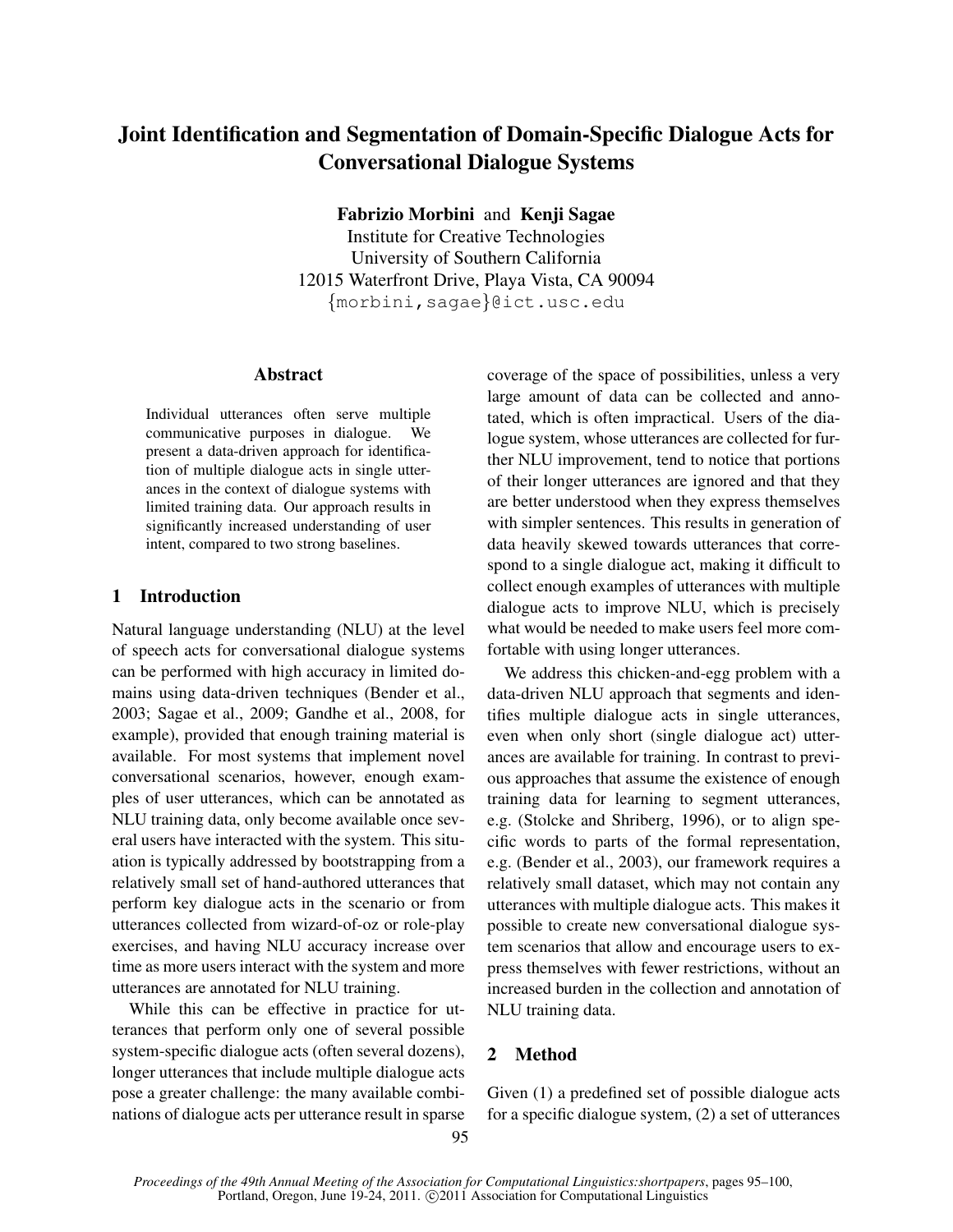each annotated with a single dialogue act label, and (3) a classifier trained on this annotated utterancelabel set, which assigns for a given word sequence a dialogue act label with a corresponding confidence score, our task is to find the best sequence of dialogue acts that covers a given input utterance. While short utterances are likely to be covered entirely by a single dialogue act that spans all of its words, longer utterances may be composed of spans that correspond to different dialogue acts.

#### $bestDialogueActEndingAt(Text, pos) begin$

```
if pos < 0 then
           return \langle pos, \langle null, 1 \rangle \rangle;end
      S = \{\};for j = 0 to pos do
            \langle c, p \rangle = \text{classify}(words(Text, j, pos));S = S \cup \{\langle j, \langle c, p \rangle \rangle\};end
      return argmax
                   \langle k,\langle c,p \rangle \rangle \in S\{p \cdot p^{'} : \langle h, \langle c^{'}, p^{'} \rangle \rangle =bestDialogueActEndingAt(Text, k-1);
end
```
**Algorithm 1:** The function classify  $(T)$  calls the single dialogue act classifier subsystem on the input text  $T$  and returns the highest scoring dialogue act label  $c$  with its confidence score  $p$ . The function words $(T, i, j)$  returns the string formed by concatenating the words in T from the  $i^{th}$  to the  $j<sup>th</sup>$  included. To obtain the best segmentation of a given text, one has to work its way back from the end of the text: start by calling  $\langle k, \langle c, p \rangle \rangle$  $= bestDialogueActEndingAt(Text, numWords),$ where  $numWords$  is the number of words in Text. If  $k > 0$  recursively call  $bestDialogueActEndingAt(Text, k - 1)$  to obtain the optimal dialogue act ending at  $k - 1$ .

Algorithm 1 shows our approach for using a single dialogue act classifier to extract the sequence of dialogue acts with the highest overall score from a given utterance. The framework is independent of the particular subsystem used to select the dialogue act label for a given segment of text. The constraint is that this subsystem should return, for a given sequence of words, at least one dialogue act label and its confidence level in a normalized range that can

be used for comparisons with subsequent runs. In the work reported in this paper, we use an existing data-driven NLU module (Sagae et al., 2009), developed for the SASO virtual human dialogue system (Traum et al., 2008b), but retrained using the data described in section 3. This NLU module performs maximum entropy multiclass classification, using features derived from the words in the input utterance, and using dialogue act labels as classes.

The basic idea is to find the best segmentation (that is, the one with the highest score) of the portion of the input text up to the  $i^{th}$  word. The base case  $S_i$ would be for  $i = 1$  and it is the result of our classifier when the input is the single first word. For any other  $i > 1$  we construct all word spans  $T_{i,i}$  of the input text, containing the words from  $j$  to  $i$ , where  $1 \leq j \leq i$ , then we classify each of the  $T_{j,i}$  and pick the best returned class (dialogue act label)  $C_{j,i}$ (and associated score, which in the case of our maximum entropy classifier is the conditional probability  $Score(C_{j,i}) = P(C_{j,i}|T_{j,i})$ ). Then we assign to the best segmentation ending at *i*,  $S_i$ , the label  $C_{k,i}$  iff:

$$
k = \underset{1 \leq h \leq i}{\operatorname{argmax}} \left( Score(C_{h,i}) \cdot Score(S_{h-1}) \right) \quad (1)
$$

Algorithm 1 calls the classifier  $O(n^2)$  where n is the number of words in the input text. Note that, as in the maximum entropy NLU of Bender et al. (2003), this search uses the "maximum approximation," and we do not normalize over all possible sequences. Therefore, our scores are not true probabilities, although they serve as a good approximation in the search for the best overall segmentation.

We experimented with two other variations of the argument of the argmax in equation 1: (1) instead of considering  $Score(S_{h-1})$ , consider only the last segment contained in  $S_{h-1}$ ; and (2) instead of using the product of the scores of all segments, use the average score per segment:  $(Score(C_{h,i})$ .  $Score(S_{h-1})$ <sup>1/(1+N(S<sub>h-1</sub>))</sup> where  $N(S_i)$  is the number of segments in  $S_i$ . These variants produce similar results; the results reported in the next section were obtained with the second variant.

#### 3 Evaluation

#### 3.1 Data

To evaluate our approach we used data collected from users of the TACQ (Traum et al., 2008a) dia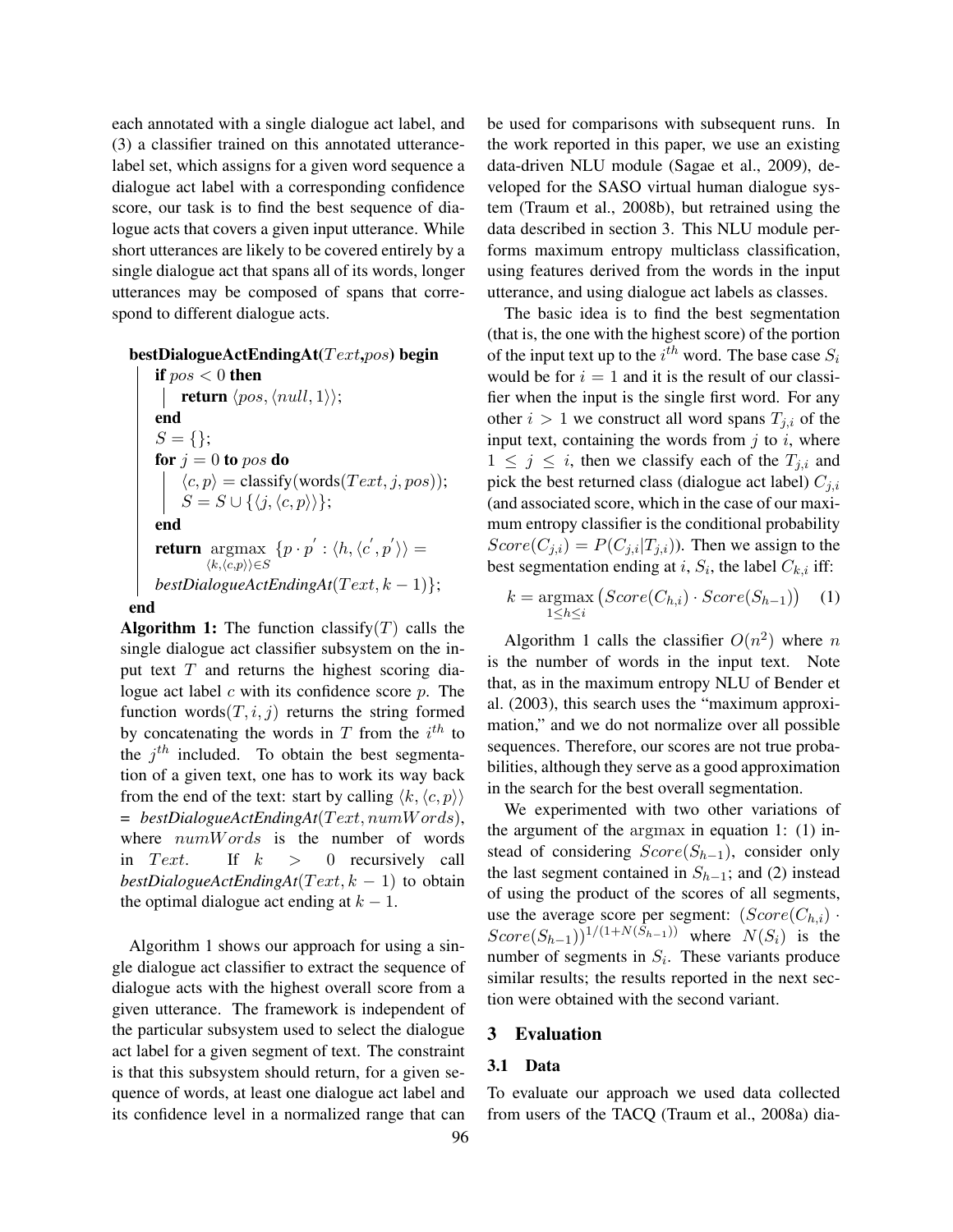logue system, as described by Artstein et al. (2009). Of the utterances in that dataset, about 30% are annotated with multiple dialogue acts. The annotation also contains for each dialogue act the corresponding segment of the input utterance.

The dataset contains a total of 1,579 utterances. Of these, 1,204 utterances contain only a single dialogue act, and 375 utterances contain multiple dialogue acts, according to manual dialogue act annotation. Within the set of utterances that contain multiple dialogue acts, the average number of dialogue acts per utterance is 2.3.

The dialogue act annotation scheme uses a total of 77 distinct labels, with each label corresponding to a domain-specific dialogue act, including some semantic information. Each of these 77 labels is composed at least of a core speech act type (e.g. wh-question, offer), and possibly also attributes that reflect semantics in the domain. For example, the dialogue act annotation for the utterance *What is the strange man's name?* would be whq(obj: strangeMan, attr: name), reflecting that it is a wh-question, with a specific object and attribute. In the set of utterances with only one speech act, 70 of the possible 77 dialogue act labels are used. In the remaining utterances (which contain multiple speech acts per utterance), 59 unique dialogue act labels are used, including 7 that are not used in utterances with only a single dialogue act (these 7 labels are used in only  $1\%$  of those utterances). A total of 18 unique labels are used only in the set of utterances with one dialogue act (these labels are used in 5% of those utterances). Table 1 shows the frequency information for the five most common dialogue act labels in our dataset.

The average number of words in utterances with only a single dialogue act is 7.5 (with a maximum of 34, and minimum of 1), and the average length of utterances with multiple dialogue acts is 15.7 (maximum of 66, minimum of 2). To give a better idea of the dataset used here, we list below two examples of utterances in the dataset, and their dialogue act annotation. We add word indices as subscripts in the utterances for illustration purposes only, to facilitate identification of the word spans for each dialogue act. The annotation consists of a word interval and a

| Single DA Utt.   | [%] | Multiple DA Utt. | %  |
|------------------|-----|------------------|----|
| Wh-questions     | 51  | Wh-questions     | 31 |
| Yes/No-questions | 14  | Offers to agent  | 24 |
| Offers to agent  | Q   | Yes answer       | 11 |
| Yes answer       |     | Yes/No-questions | 8  |
| Greeting         |     | <b>Thanks</b>    |    |

Table 1: The frequency of the dialogue act classes most used in the TACQ dataset (Artstein et al., 2009). The left column reports the statistics for the set of utterances annotated with a single dialogue act the right those for the utterances annotated with multiple dialogue acts. Each dialogue act class typically contains several more specific dialogue acts that include domain-specific semantics (for example, there are 29 subtypes of wh-questions that can be performed in the domain, each with a separate domainspecific dialogue act label).

dialogue act label<sup>1</sup>.

- 1.  $\langle \begin{array}{ccc} 0 & his \end{array} \rangle$  *name*,  $\langle \begin{array}{ccc} 2 & any \end{array} \rangle$  *a other*  $\langle \begin{array}{ccc} 4 & hforma-1 \end{array} \rangle$ *tion* <sup>5</sup> *about* <sup>6</sup> *him,* <sup>7</sup> *where* <sup>8</sup> *he* <sup>9</sup> *lives*  $|10\rangle$  is labeled with:  $[0 2]$  whq(obj: strangeMan, attr: name), [2 7] whq(obj: strangeMan) and [7 10] whq(obj: strangeMan, attr: location).
- 2.  $\langle 0 I_1 \text{ can } t_2 \text{ offer } 3 \text{ you } 4 \text{ money } 5 \text{ but } 6 I_7 \text{ can}$  $8$  *offer* 9 *you*  $10$  *protection*  $11$  is labeled with:  $[0 5]$  reject,  $[5 11]$  offer (safety).

## 3.2 Setup

In our experiments, we performed 10-fold crossvalidation using the dataset described above. For the training folds, we use only utterances with a single dialogue act (utterances containing multiple dialogue acts are split into separate utterances), and the training procedure consists only of training a maximum entropy text classifier, which we use as our single dialogue act classifier subsystem.

For each evaluation fold we run the procedure described in Section 2, using the classifier obtained from the corresponding training fold. The segments present in the manual annotation are then aligned with the segments identified by our system (the

<sup>&</sup>lt;sup>1</sup>Although the dialogue act labels could be thought of as compositional, since they include separate parts, we treat them as atomic labels.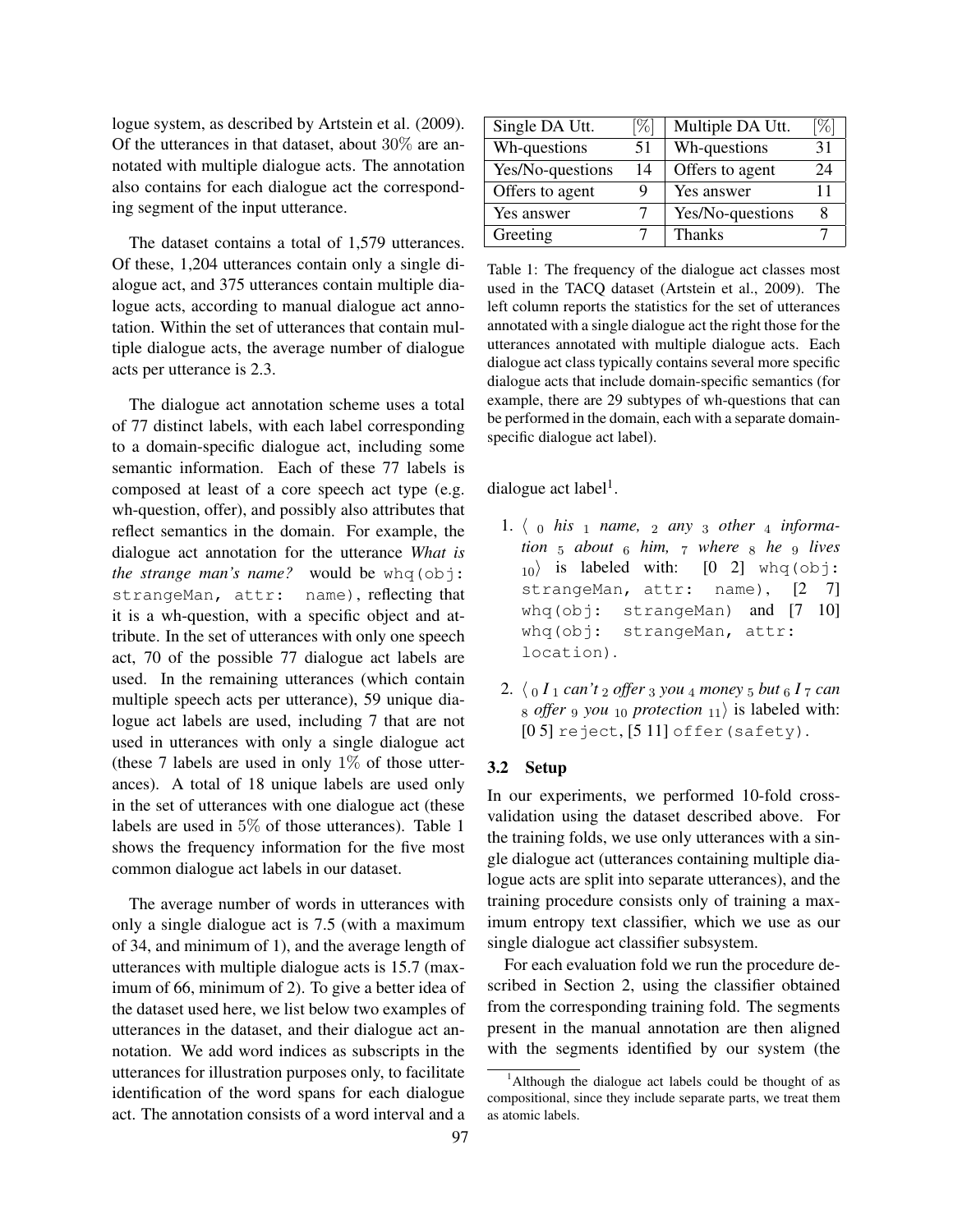alignment takes in consideration both the word span and the dialogue act label associated to each segment). The evaluation then considers as correct only the subset of dialogue acts identified automatically that were successfully aligned with the same dialogue act label in the gold-standard annotation.

We compared the performance of our proposed approach to two baselines; both use the same maximum entropy classifier used internally by our proposed approach.

- 1. The first baseline simply uses the single dialogue act label chosen by the maximum entropy classifier as the only dialogue act for each utterance. In other words, this baseline corresponds to the NLU developed for the SASO dialogue system (Traum et al., 2008b) by Sagae et al.  $(2009)^2$ . This baseline is expected to have lower recall for those utterances that contain multiple dialogue acts, but potentially higher precision overall, since most utterances in the dataset contain only one dialogue act label.
- 2. For the second baseline, we treat multiple dialogue act detection as a set of binary classification tasks, one for each possible dialogue act label in the domain. We start from the same training data as above, and create  $N$  copies, where N is the number of unique dialogue acts labels in the training set. Each utterance-label pair in the original training set is now present in all  $N$ training sets. If in the original training set an utterance was labeled with the  $i^{th}$  dialogue act label, now it will be labeled as a positive example in the  $i^{th}$  training set and as a negative example in all other training sets. Binary classifiers for each N dialogue act labels are then trained. During run-time, each utterance is classified by all N models and the result is the subset of dialogue acts associated with the models that labeled the example as positive. This baseline is excepted to be much closer in performance to our approach, but it is incapable of determining what words in the utterance correspond to each dialogue  $act<sup>3</sup>$ .

|          |            | P  | $R[\%]$ | F  |
|----------|------------|----|---------|----|
| Single   | this       | 73 | 77      | 75 |
|          | $2^{nd}bl$ | 86 | 71      | 78 |
|          | $1^{st}bl$ | 82 | 77      | 80 |
| Multiple | this       | 87 | 66      | 75 |
|          | $2^{nd}bl$ | 85 | 55      | 67 |
|          | $1^{st}bl$ | 91 | 39      | 55 |
| Overall  | this       | 78 | 72      | 75 |
|          | $2^{nd}bl$ | 86 | 64      | 73 |
|          | $1^{st}bl$ | 84 | 61      | 71 |

Table 2: Performance on the TACQ dataset obtained by our proposed approach (denoted by "this") and the two baseline methods. *Single* indicates the performance when tested only on utterances annotated with a single dialogue act. *Multiple* is for utterances annotated with more than one dialogue act, and *Overall* indicates the performance over the entire set. P stands for precision, R for recall, and F for F-score.

## 3.3 Results

Table 2 shows the performance of our approach and the two baselines. All measures show that the proposed approach has considerably improved performance for utterances that contain multiple dialogue acts, with only a small increase in the number of errors for the utterances containing only a single dialogue act. In fact, even though more than 70% of the utterances in the dataset contain only a single dialogue act, our approach for segmenting and identifying multiple dialogue acts increases *overall* Fscore by about 4% when compared to the first baseline and by about  $2\%$  when compared to the second (strong) baseline, which suffers from the additional deficiency of not identifying what spans correspond to what dialogue acts. The differences in F-score over the entire dataset (shown in the *Overall* portion of Table 2) are statistically significant  $(p < 0.05)$ . As a drawback of our approach, it is on average 25 times slower than our first baseline, which is incapable of identifying multiple dialogue acts in a utterance<sup>4</sup>. Our approach is still about 15% faster than our second baseline, which

<sup>2</sup>We do not use the incremental processing version of the NLU described by Sagae et al., only the baseline NLU, which consist only of a maximum entropy classifier.

<sup>&</sup>lt;sup>3</sup>This corresponds to the transformation of a multi-label

classification problem into several binary classifiers, described as PT4 by Tsoumakas and Katakis (?).

<sup>4</sup> In our dataset, our method takes on average about 102ms to process an utterance that was originally labeled with multiple dialogue acts, and 12ms to process one annotated with a single dialogue act.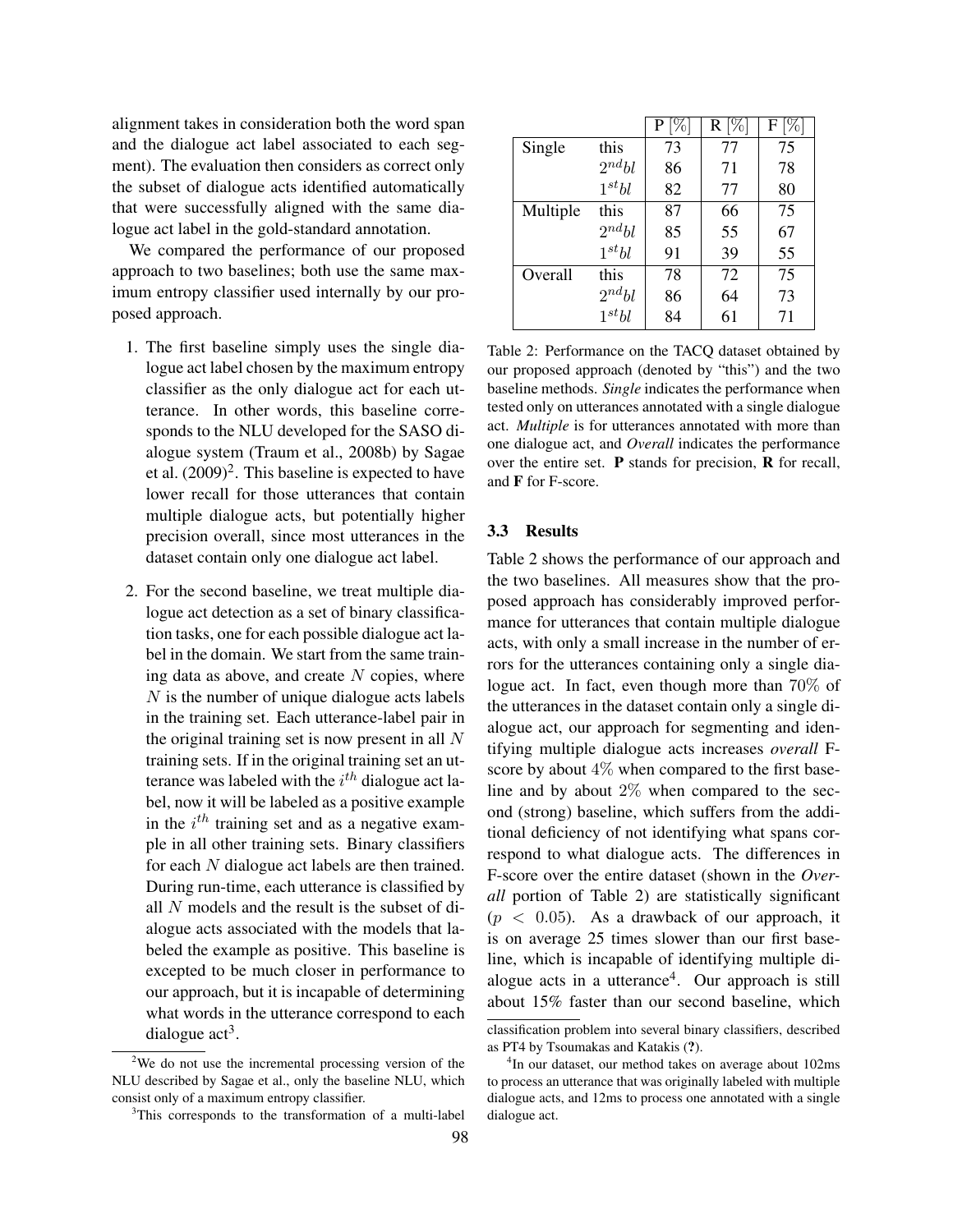

Figure 1: Execution time in milliseconds of the classifier with respect to the number of words in the input text.

identifies multiple speech acts, but without segmentation, and with lower F-score. Figure 1 shows the execution time versus the length of the input text. It also shows a histogram of utterance lengths in the dataset, suggesting that our approach is suitable for most utterances in our dataset, but may be too slow for some of the longer utterances (with 30 words or more).

Figure 2 shows the histogram of the average error (absolute value of word offset) in the start and end of the dialogue act segmentation. Each dialogue act identified by Algorithm 1 is associated with a starting and ending index that corresponds to the portion of the input text that has been classified with the given dialogue act. During the evaluation, we find the best alignment between the manual annotation and the segmentation we computed. For each of the aligned pairs (i.e. extracted dialogue act and dialogue act present in the annotation) we compute the absolute error between the starting point of the extracted dialogue act and the starting point of the paired annotation. We do the same for the ending point and we average the two error figures. The result is binned to form the histogram displayed in figure 2. The figure also shows the average error and the standard deviation. The largest average error happens with the data annotated with multiple dialogue acts. In that case, the extracted segments have a starting and ending point that in average are misplaced by about  $\pm 2$  words.

#### 4 Conclusion

We described a method to segment a given utterance into non-overlapping portions, each associated



Figure 2: Histogram of the average absolute error in the two extremes (i.e. start and end) of segments corresponding to the dialogue acts identified in the dataset.

with a dialogue act. The method addresses the problem that, in development of new scenarios for conversational dialogue systems, there is typically not enough training data covering all or most configurations of how multiple dialogue acts appear in single utterances. Our approach requires only labeled utterances (or utterance segments) corresponding to a single dialogue act, which tends to be the easiest type of training data to author and to collect.

We performed an evaluation using existing data annotated with multiple dialogue acts for each utterance. We showed a significant improvement in overall performance compared to two strong baselines. The main drawback of the proposed approach is the complexity of the segment optimization that requires calling the dialogue act classifier  $O(n^2)$  times with  $n$  representing the length of the input utterance. The benefit, however, is that having the ability to identify multiple dialogue acts in utterances takes us one step closer towards giving users more freedom to express themselves naturally with dialogue systems.

## Acknowledgments

The project or effort described here has been sponsored by the U.S. Army Research, Development, and Engineering Command (RDECOM). Statements and opinions expressed do not necessarily reflect the position or the policy of the United States Government, and no official endorsement should be inferred. We would also like to thank the anonymous reviewers for their helpful comments.